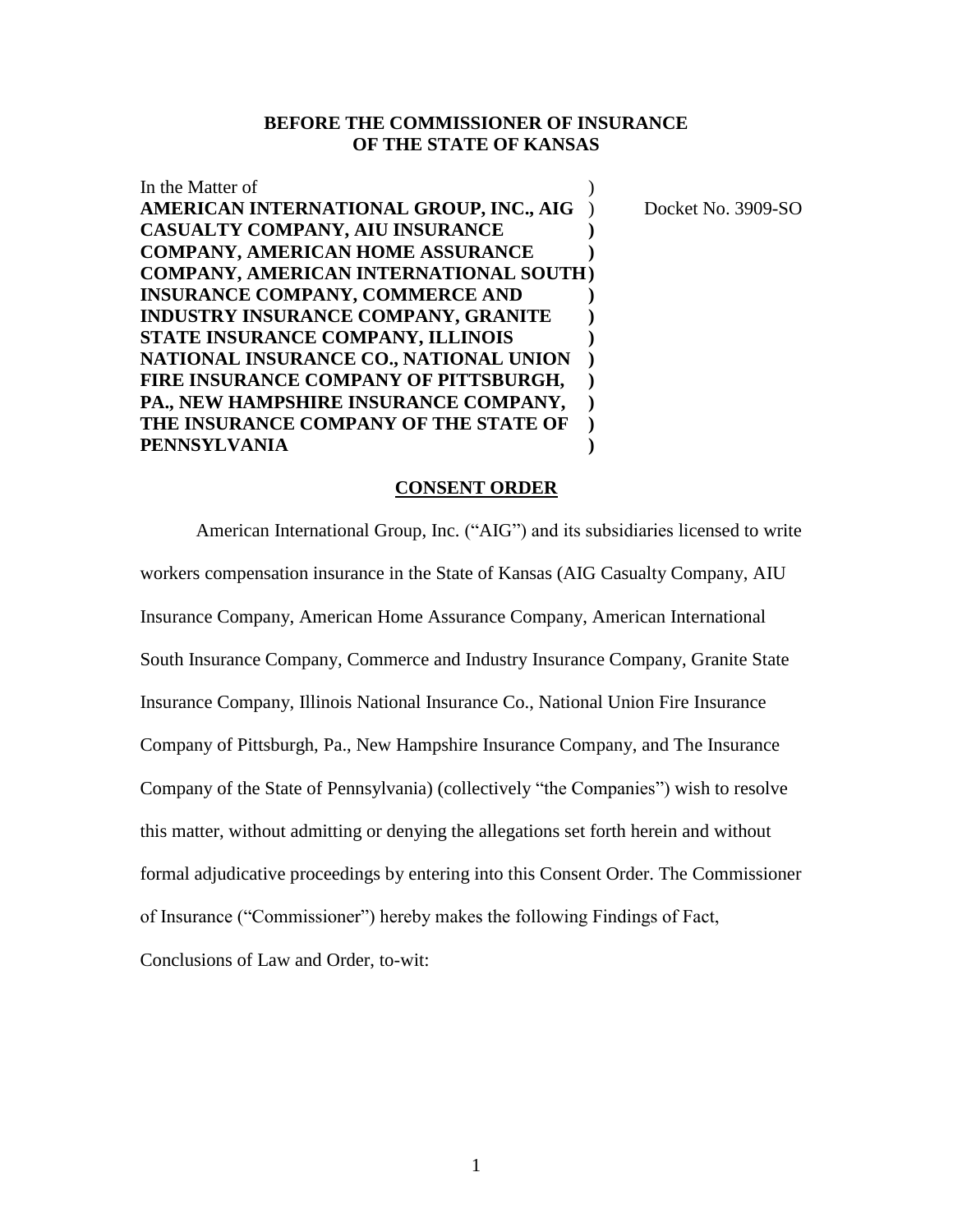#### **Findings of Fact**

- 1. The Companies are engaged in the business of providing workers compensation insurance in Kansas and are subject to statutes regulating the business of insurance.
- 2. On June 23, 2008, the Kansas Insurance Department ("KID") issued a Summary Order in Docket Number 3909-SO against AIG for allegedly violating K.S.A. 40-2,121 and K.S.A. 40-2404 and allegedly failing to provide customers with 60 days notice of nonrenewal in those instances where a policy was issued by one of the Companies and renewed by one of the other Companies.
- 3. A copy of the Summary Order was deposited in the United States Mail, first-class postage prepaid, addressed to Veronica Castro, AIG Specialty Workers Compensation, 5 Wood Hollow Road, Third Floor, Parsippany, N.J. 07054 on June 23, 2008.
- 4. AIG filed a written Request for Hearing on July 9, 2008, and commenced negotiations with KID staff members on how best to resolve the controversy. After extensive negotiations, the parties agreed that it was in the public interest for the Companies to issue, distribute and fully implement among all applicable affiliates the internal Bulletin attached hereto as Exhibit A. The parties agree that the purpose of the Bulletin is to assure that the Companies comply with Kansas laws requiring at least 60 days notice of non-renewal of a Kansas workers compensation policy issued to a Kansas employer.

2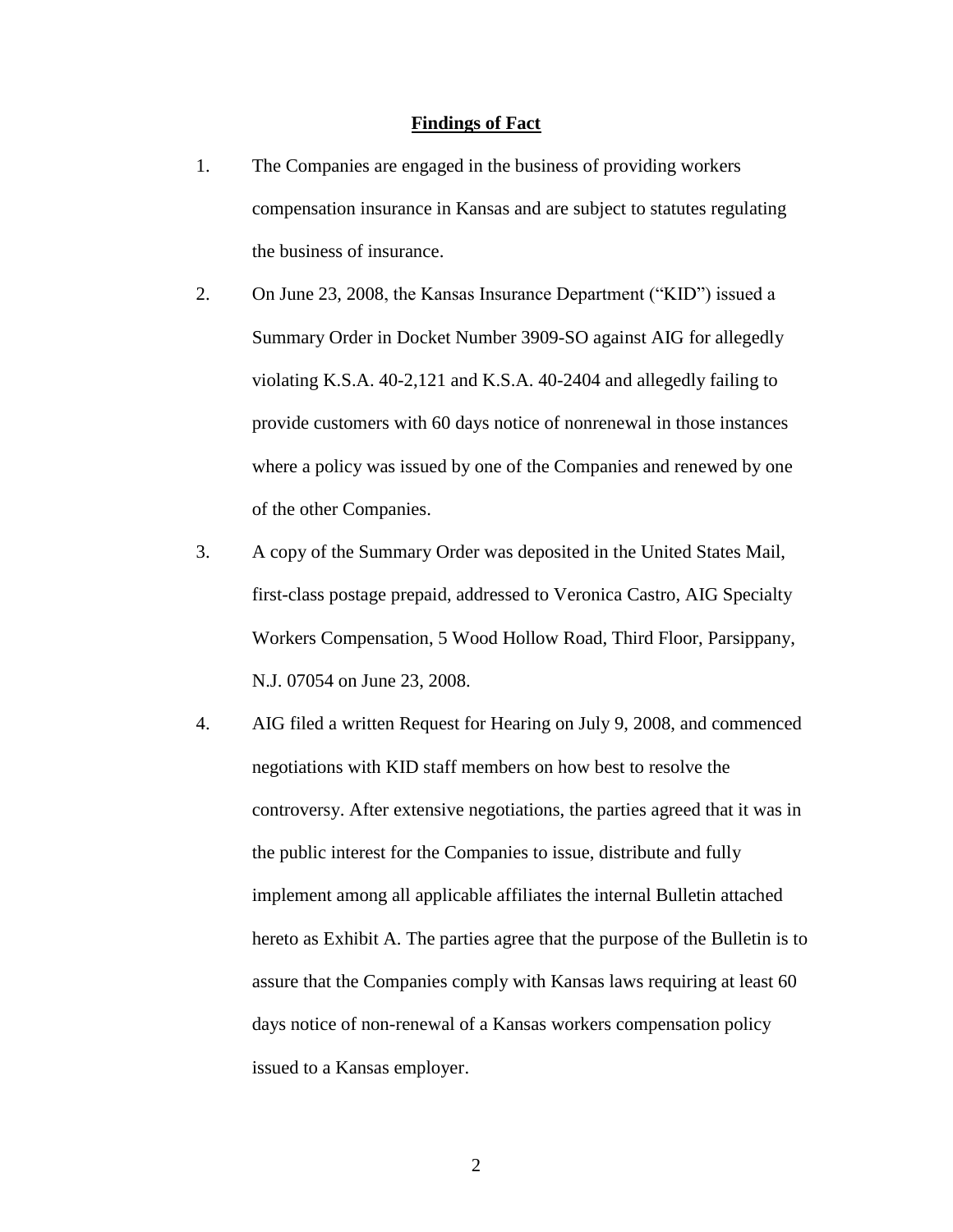### **Conclusions of Law**

- 5. The Commissioner has jurisdiction over the subject matter of this proceeding.
- 6. Based on the information contained in paragraphs one through four above, if the Companies failed to provide Kansas customers with notice of nonrenewal in a timely manner, as described above, such failures would violate K.S.A. 40-2,121 and K.S.A. 40-2404.

### **Policy Considerations**

7. The Commissioner concludes that the Companies must immediately

comply with statutory notice requirements, but recognizes that imposing

financial penalties at this time is not necessary or desirable.

# **IT IS THEREFORE, BY THE COMMISSIONER OF INSURANCE, ORDERED THAT:**

The Companies shall immediately issue, distribute and fully implement the

attached internal Bulletin, identified as Exhibit A, until otherwise authorized.

## APPROVED BY:

 $\angle$ s/ Andrew R. Holland $\angle$ *Andrew R. Holland, Senior Vice President AIG Casualty Company American Home Assurance Company American International South Insurance Company Commerce and Industry Insurance Company Granite State Insurance Company Illinois national Insurance Co. National Union Fire Insurance Company of Pittsburgh, Pa. New Hampshire Insurance Company The Insurance Company of the State of Pennsylvania*

 $/s/$  Richard T. Pisano *Richard T. Pisano, Vice President AIU Insurance Company*